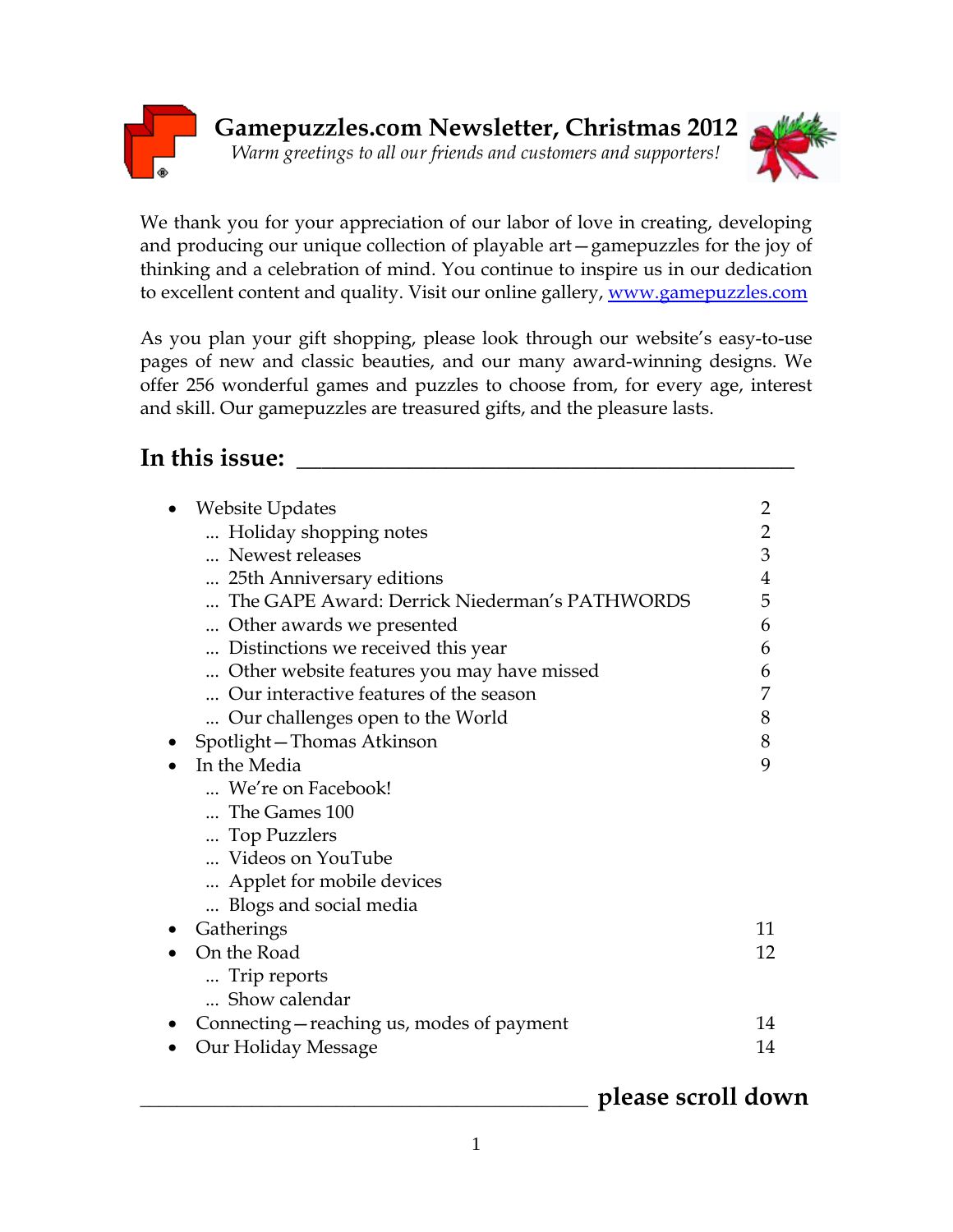For a quick overview, see our flippable online catalog where you can virtually turn all 24 pages: <www.flipcatalogues.com/flashplayer.aspx?id=69&file=>

Or print out some or all of its pages from the online "print catalog" version, [www.gamepuzzles.com/catalog/catalog.htm](http://www.gamepuzzles.com/catalog/catalog.htm)

We accept PayPal and all four major credit cards.

This Holiday circular/newsletter goes to all who have emailed us or have ordered from us and provided their email addresses. We never give out our mailing list. If you don't want emails from us, simply reply with REMOVE.

\*\*\*\*\*\*\*\*

## **WEBSITE UPDATES**

## **... Holiday shopping notes**

The holiday season is upon us, with only a few weeks until Christmas. Every year we do our utmost to ship your orders to arrive in time for the holidays. Please refer to our special holiday messages:

- Gift shopping made easy, including the convenient PayPal option: <www.gamepuzzles.com/holiday.htm>
- About shipping to anywhere in the world, costs and deadlines: <www.gamepuzzles.com/shipxmas.htm>
- Gift-wrapping available; choose a style (snowflakes or penguins): <www.gamepuzzles.com/giftwrap.htm>
- Gift certificates available, in multiples of \$25: [www.gamepuzzles.com/giftcert.htm](http://www.gamepuzzles.com/giftcert.htm)

Kadon games and puzzles are always much-appreciated gifts. With orders received by December 6, we'll also include a small bonus gift, something nifty not sent before.

------------------------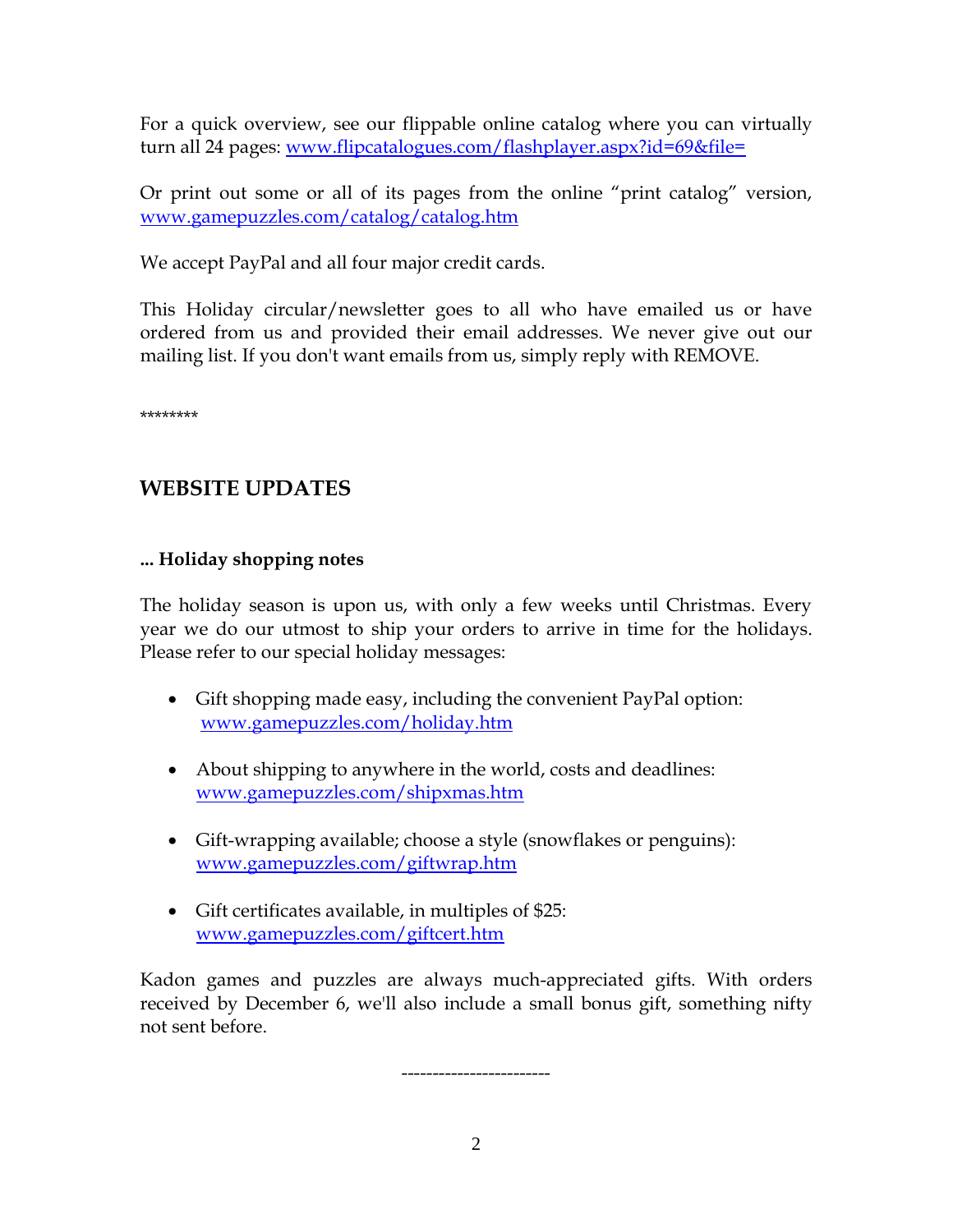### **... Newest releases for 2011-2012**

**Fractured Fives**<sup>M</sup> by Kate Jones had its first public release while celebrating its 25th anniversary of creation! Our longest run-up [www.gamepuzzles.com/polycube.htm#F5](http://www.gamepuzzles.com/polycube.htm#F5)





- **StarHex-II** $M$  Created by college-bound student Jacob Lettie, this new polyform set of *polystars* was right up our alley. Its star grid is one of the 17 classic symmetry groups we love so much. Making only concave borders is a beautiful challenge, and separating the colors is a real doozie. New solutions win a prize! — www.gamepuzzles.com/tiling2.htm#SH23
- **Six Disks™**—Our unique number, tic-tac-toe and magic squares gamepuzzle now has a Teddybears theme, with each cheerful bear sporting a number on his chest, from 1 to 6 (only 3 are shown). Playing with numbers



is great brain practice for kids and for grown-ups. The set also includes our original "Vertical Tic-Tac-To" strategy game for two players. A fine and enduring entertainment, nicely bagged, with two game mats [www.gamepuzzles.com/histfun2.htm#SDb](http://www.gamepuzzles.com/histfun2.htm#SDb)

**MemorIQ**<sup>IM</sup> (say "Memory Cue") has 24 inlaid hexagonal tiles in 4 colors to match in intricate ways to form a gallery of interesting figures, a total joy. Created by Zdravko Zivkovic, styled by Kate Jones, and chosen for the *Games 100* list and Buyer's Guide for 2012 —

[www.gamepuzzles.com/edgmtch5.htm#MQ](http://www.gamepuzzles.com/edgmtch5.htm#MQ)



- $A+D+D+D^{\mathsf{TM}}$  (say "add") is portable instant fun with numbers and strategy. The storage pouch *is* the gameboard. Add numbers on dice for sums that get your pawns on the board in rows of 3, 4 or 5. Invented by Devin Stewart; puzzles by Kate Jones. [www.gamepuzzles.com/abstrct3.htm#Ad](http://www.gamepuzzles.com/abstrct3.htm#Ad)
- **Grand Bowties**™–We've added a special gallery page for this superbly versatile set ... match colors in intricate ways—edge to edge, corner to corner, tip to tip, and now on half-edges, too. Take a look. They form the loveliest of patterns with shimmering frosted highlights: [www.gamepuzzles.com/b24gallery.htm](http://www.gamepuzzles.com/b24gallery.htm)

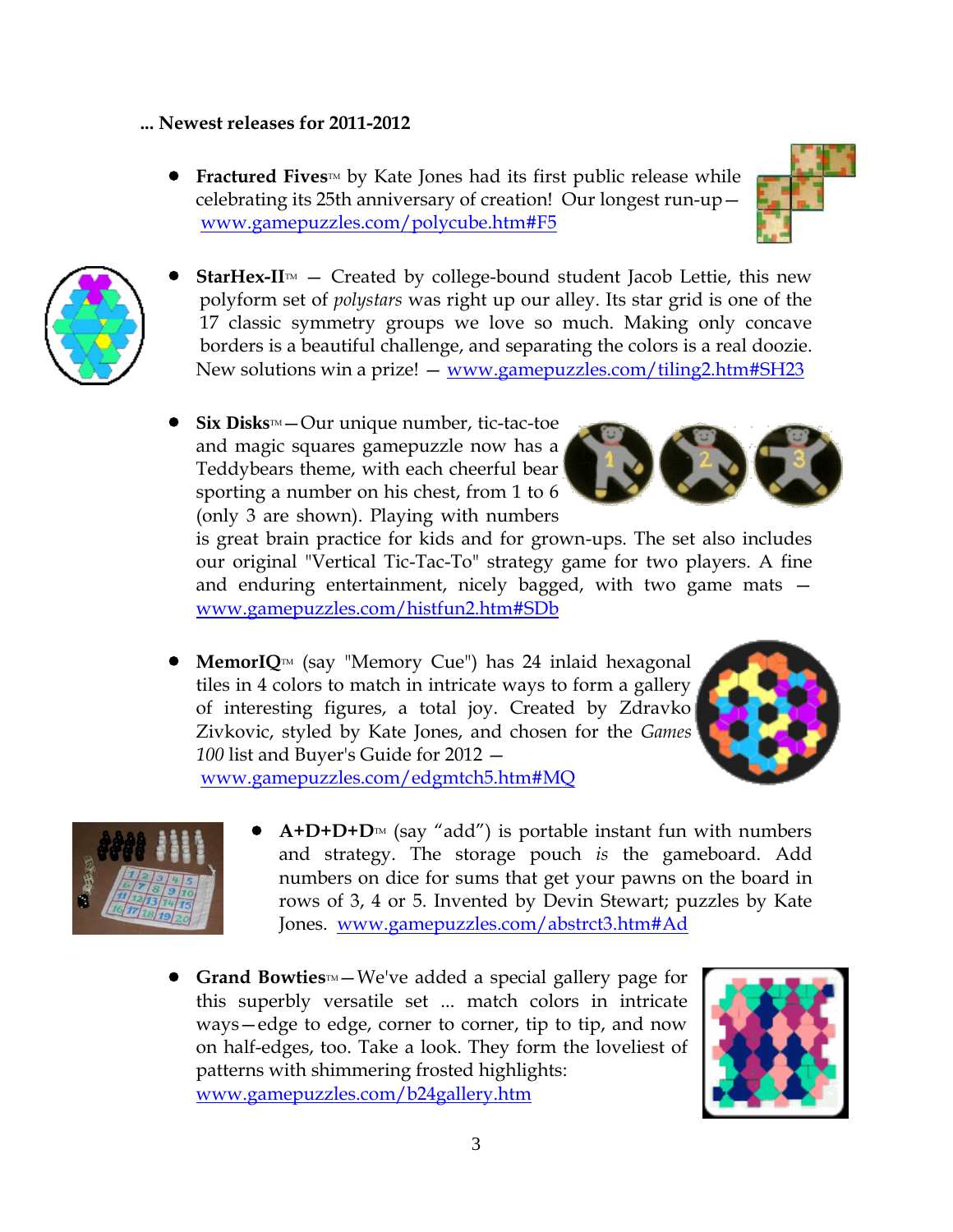**• Tangramion**<sup>M</sup> – designed by Serhiy Grabarchuk, extended by Kate Jones, this 7-tile square was inspired by the dissection patterns of Archimedes' Square and the classical Tangrams. The square has only 10 solutions, and only 93 convex, 33 mirror-symmetrical and 36 rotationally



- 
- Hopscotch<sup>™</sup>–created by our own Thomas Atkinson and developed by Kate Jones, has it all: drama, beauty, variety, challenge, mathematical intrigue, and the itch to try it. We make it in a dazzling new marbleized acrylic—<www.gamepuzzles.com/esspoly2.htm#HS>
- **Octiamond Stack**<sup>M</sup>-We're offering a special and very limited edition of the 66 octiamonds, styled as 6 separate "petals" that stack, each in a little tray. Only while they last. And only for the hardiest puzzle lovers and collectors [www.gamepuzzles.com/oct-stack.htm](http://www.gamepuzzles.com/oct-stack.htm)
- "Flashes of Life—The Flower Collection" is a magnificent book of photography by Bob Steinberger, with haikus by Kate Jones. A museum-quality coffee-table book to treasure forever. A perfect gift. While not a new release, its magnificence deserves repeated mention: <www.gamepuzzles.com/flashes.htm>



Our other recent releases from the last year, along with other announcements, are listed on the "New Stuff" page: <www.gamepuzzles.com/newtopic.htm>

------------------------

**... 25th Anniversary editions**

This year's 25-year retrospective covers 1987 and the products we introduced that year. That was one heck of a busy year! See "1987: Growing three ways" for historical notes: [www.gamepuzzles.com/1987notes.htm](http://www.gamepuzzles.com/1987notes.htm)

• Royal Game of the Goose/Game of the Labyrinth — a Renaissance icon in handcrafted wood— [www.gamepuzzles.com/histfun.htm#GL](http://www.gamepuzzles.com/histfun.htm#GL)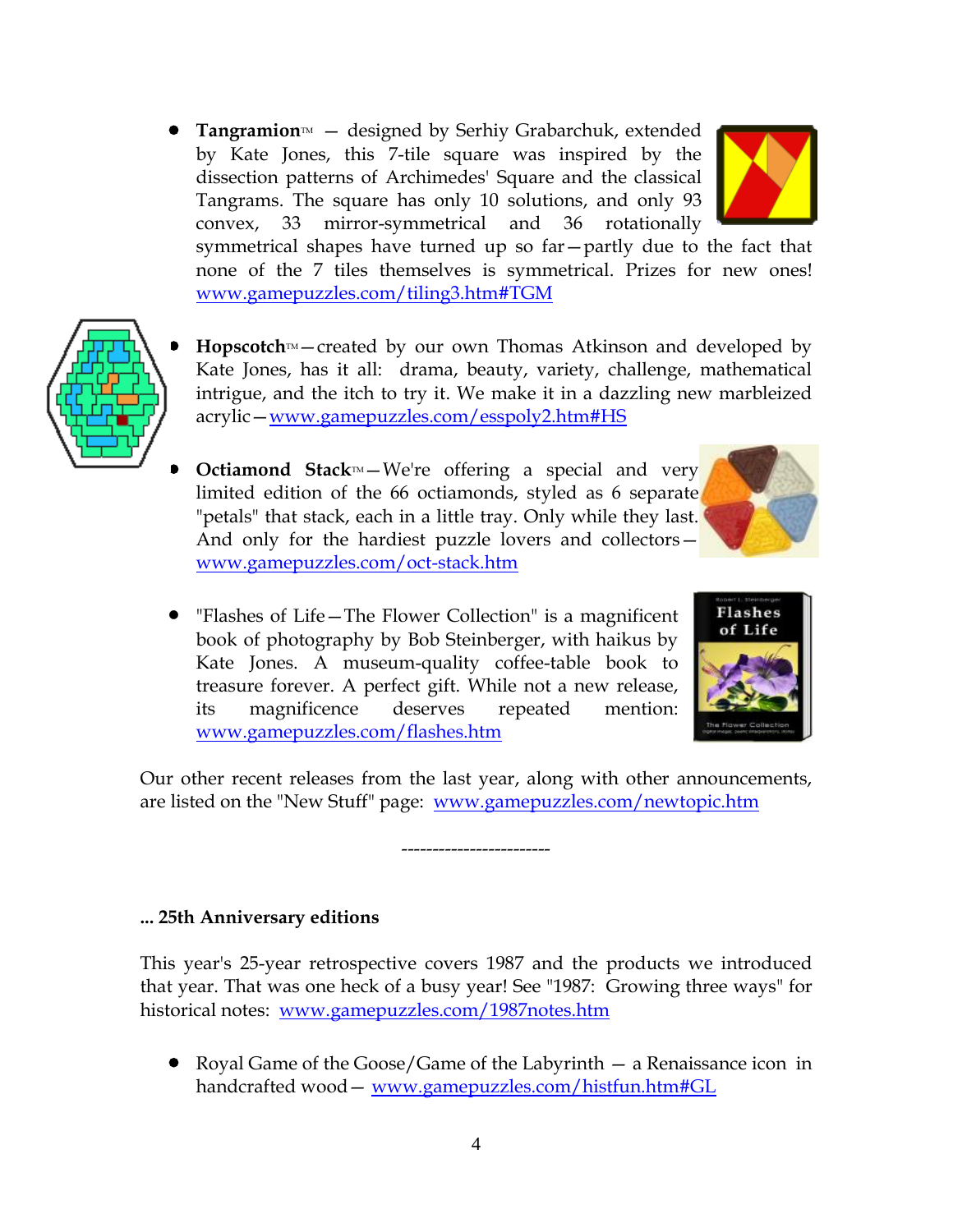- Grand Tans®—handcrafted wood set going portable in drawstring pouch—[www.gamepuzzles.com/prpuzzl2.htm#GB](http://www.gamepuzzles.com/prpuzzl2.htm#GB)
- $\bullet$  Hexmozaix<sup> $M$ </sup> this year with silver and frosted colors, more splendid than ever — [www.gamepuzzles.com/edgmtch2.htm#HM](http://www.gamepuzzles.com/edgmtch2.htm#HM)
- $\bullet$  Hexnut<sub>M</sub>, with brilliant new colors and silver touches (rule book under construction) [www.gamepuzzles.com/esspoly2.htm#HN](http://www.gamepuzzles.com/esspoly2.htm#HN)
- $\bullet$  Iamond Ring $M$ —delicious complexity in gorgeous new colors, daring to be difficult — [www.gamepuzzles.com/esspoly.htm#IR](http://www.gamepuzzles.com/esspoly.htm#IR)
- Leap®—a huge repertoire, with 32 games and hundreds of puzzles in new softpack style— [www.gamepuzzles.com/abstrct2.htm#LS](http://www.gamepuzzles.com/abstrct2.htm#LS)
- Proteus®—our most complex strategy game in new portable roll-up version— [www.gamepuzzles.com/abstrct6.htm#PR](http://www.gamepuzzles.com/abstrct6.htm#PR)
- Renaissance Playing Cards—"short deck" from Hungary, with our booklet — [www.gamepuzzles.com/histfun2.htm#RC](http://www.gamepuzzles.com/histfun2.htm#RC)
- Scoozie®—football simulation game by Rich Maiers, limited edition, very few remaining— [www.gamepuzzles.com/abstrct2.htm#SZ](http://www.gamepuzzles.com/abstrct2.htm#SZ)
- Surprising Pyramid $M a$  visitor from the past, in limited number for this year only, handcrafted wood — [www.gamepuzzles.com/surpyr.htm](http://www.gamepuzzles.com/surpyr.htm)
- Triangoes<sup> $M$ </sup> one of our grandest productions, with 80 tiles and wallhanging 2-sided gamemat — [www.gamepuzzles.com/tiling.htm#TR](http://www.gamepuzzles.com/tiling.htm#TR)
- Triangoes<sup> $M$ </sup> Jr. the two-color subset, this year with silver touches, always a bestseller— [www.gamepuzzles.com/tiling.htm#TJ](http://www.gamepuzzles.com/tiling.htm#TJ)
- Void $M a$ n old favorite strategy game goes portable in drawstring pouch — [www.gamepuzzles.com/abstrct2.htm#VD](http://www.gamepuzzles.com/abstrct2.htm#VD)

--------------------------

### **... The GAPE Award**

For year-end 2011, Kadon presented the Gamepuzzles Annual Pentomino Excellence award  $-$  [www.gamepuzzles.com/kadon.htm#bestow](http://www.gamepuzzles.com/kadon.htm#bestow)  $-$  to Derrick Niederman for his ingenious wordsearch puzzle series, **PathWords**™ – <www.thinkfun.com/shop/product/pathwords,69,9.htm> — where each word is a polyomino shape. His award — [www.gamepuzzles.com/gape11.htm](http://www.gamepuzzles.com/gape11.htm) — was itself a playable word puzzle. Read Kate's review of PathWords on Amazon: [http://www.amazon.com/gp/cdp/member-](http://www.amazon.com/gp/cdp/member-reviews/A3GTDORKQ1YAZH/ref=cm_cr_pr_auth_rev?ie=UTF8&sort_by=MostRecentReview)

[reviews/A3GTDORKQ1YAZH/ref=cm\\_cr\\_pr\\_auth\\_rev?ie=UTF8&sort\\_by=Mos](http://www.amazon.com/gp/cdp/member-reviews/A3GTDORKQ1YAZH/ref=cm_cr_pr_auth_rev?ie=UTF8&sort_by=MostRecentReview) **[tRecentReview](http://www.amazon.com/gp/cdp/member-reviews/A3GTDORKQ1YAZH/ref=cm_cr_pr_auth_rev?ie=UTF8&sort_by=MostRecentReview)** 

------------------------

5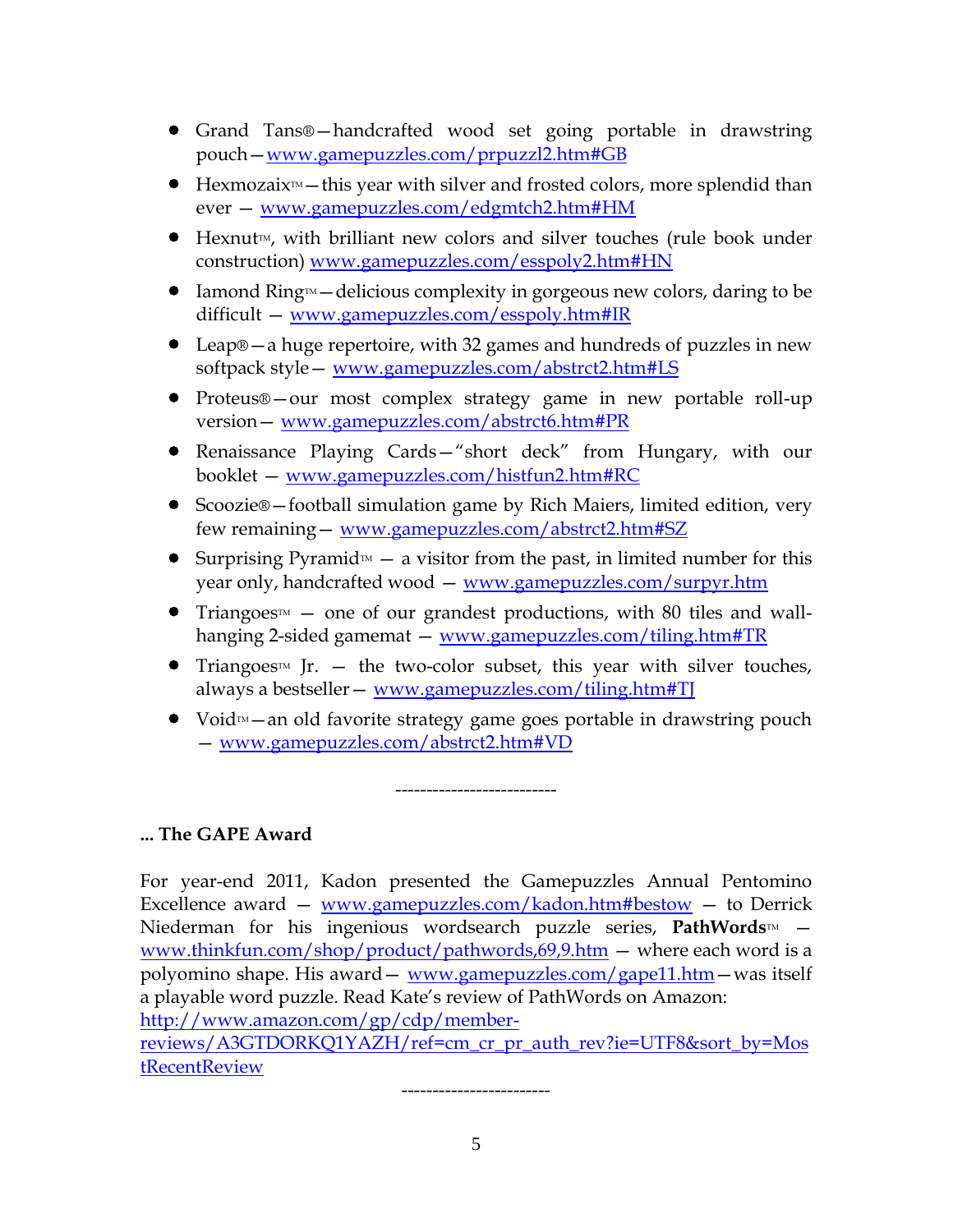### **... Other awards we presented**

Kadon occasionally sponsors awards to First-Place winners of certain puzzlesolving competitions, particularly those that use Kadon products. Here are some winners of contests held in Europe in 2012:

- The **50th Pentomino Challenge** on a Belgian website for topnotch solvers — [www.gamepuzzles.com/odette50.htm](http://www.gamepuzzles.com/odette50.htm)
- The **Second Annual Doris Championship**, 2012, organized by Doris inventor Zdravko Zivkovic and involving students in Serbia, Romania and Hungary — [www.gamepuzzles.com/doris2012champ.htm](http://www.gamepuzzles.com/doris2012champ.htm)

------------------------

## **... Distinctions we received this year**

- In April 2012, in a small art show in Warm Mineral Springs, Florida, the Kadon booth won Best in Show, with a big purple ribbon.
- Gabriel Fernandes has a great blog for reviewing puzzles, and for his 200th blog he selected his "Top 10" puzzles of the previous 100 reviewed,  $including$  our Trifolia $M \sim WWW$ .gamepuzzles.com/edgmtch4.htm#TF. You can read Gabriel's full and well-illustrated review of Trifolia here <http://mypuzzlecollection.blogspot.com/2012/05/trifolia.html> – and a glowing review of Cubits<sup> $M$ </sup> – [www.gamepuzzles.com/tiling2.htm#CU](http://www.gamepuzzles.com/tiling2.htm#CU) – at <http://mypuzzlecollection.blogspot.com/2012/06/cubits.html>
- We were thrilled that the December 2012 issue of *Games* Magazine selected **Manoover<sup>M</sup> Plus** and **Fractured Fives<sup>M</sup>** for inclusion in their list of the 100 best games of the year 2013. See the reviews: [www.gamepuzzles.com/gamesmg3.htm#MVP](http://www.gamepuzzles.com/gamesmg3.htm#MVP) [www.gamepuzzles.com/gamesmg3.htm#F5](http://www.gamepuzzles.com/gamesmg3.htm#F5)

------------------------

**... Other website features you may have missed:**

• Our Search index is a useful page for finding games by type or by special category, cross-referenced from our regular sections. Some unique items are listed only here, not found elsewhere in our website. We've recently added some new items here: <www.gamepuzzles.com/search.htm>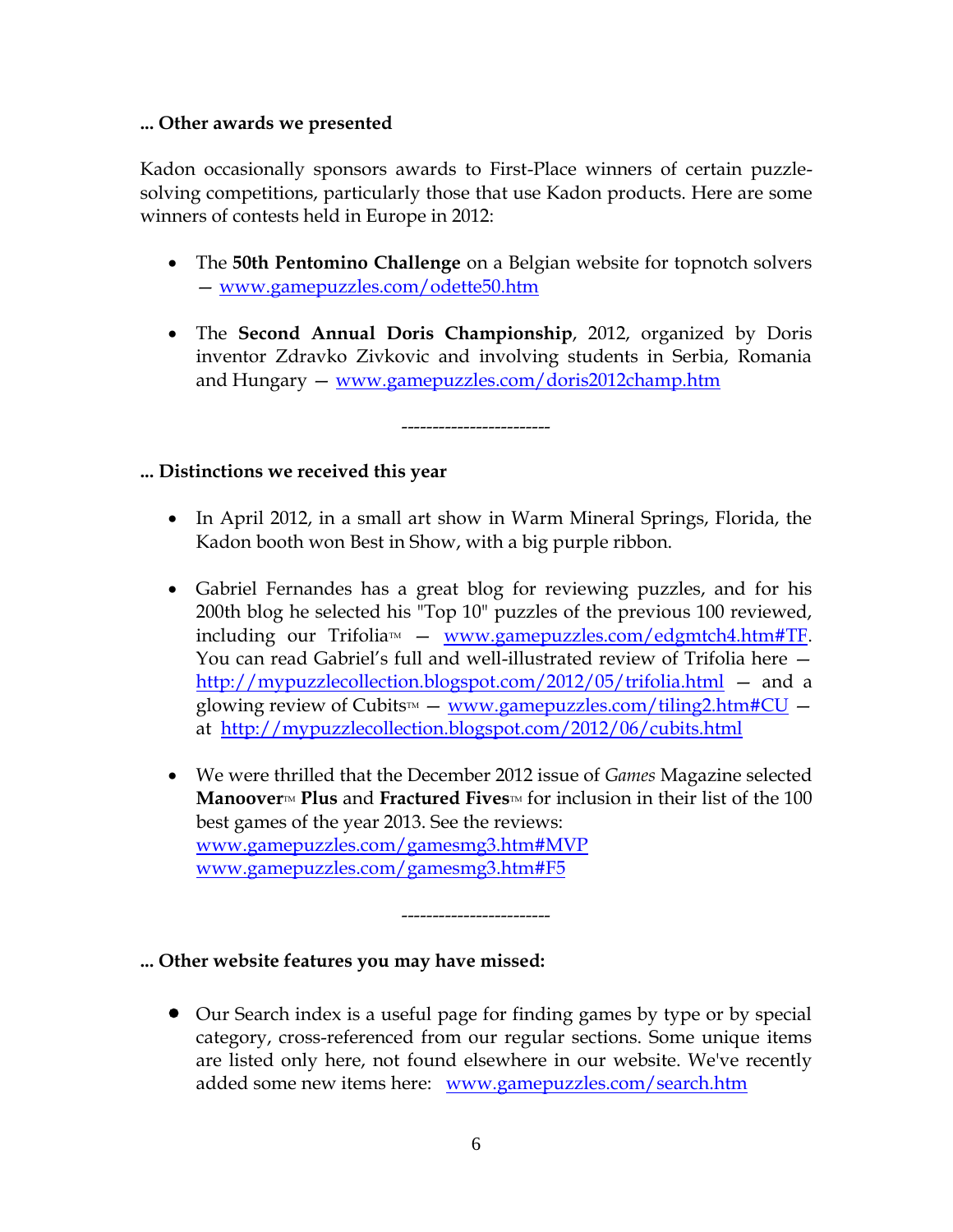- Additions and upgrades—This year we added PREV buttons and shopping basket icons on all product pages and fixed codes to work with other browsers. Here's a standing offer — a bounty to the first person to find and tell us of any bloopers we made! A separate gift for each mistake found. Email: <mailto:kadon@gamepuzzles.com?subject=BlooperBounty>
- All our interactive, online-playable games and amusements are listed here, some with hidden links to make a game even out of finding them: <www.gamepuzzles.com/website.htm#icons> <www.gamepuzzles.com/website.htm#memory> <www.gamepuzzles.com/website.htm#amuse>
- A whole page of long-secret links leads to goodies and surprises: <www.gamepuzzles.com/balloons.htm>
- What You Can Buy for \$25 Dollars—this playful "Chinese menu" page of 12 special items has some surprising goodies for the price-conscious. Check out<www.gamepuzzles.com/buyfor25.htm>
- Our printable full-color catalog has been updated; read or print its 24 standard pages from three .pdf files. Its condensed descriptions and small illustrations make for a compact portable reference. You'll need Adobe Reader to view it. Prints OK in gray, too. Includes a printable order form. [www.gamepuzzles.com/catalog/catalog.htm](http://www.gamepuzzles.com/catalog/catalog.htm)
- And check occasionally for interesting new links added on our Resources pages, especially in "the game of ideas". Nothing to buy, just eye and mind candy: <www.gamepuzzles.com/resourc6.htm>

-----------------------

### **... Our interactive features of the season:**

- Try your hand at our very tricky memory game of matching little teddy bears— <www.gamepuzzles.com/memory4/memory4.htm>
- Here's an even more confusing memory game with Christmas trees: <www.gamepuzzles.com/Christmas/christmas.htm>

-----------------------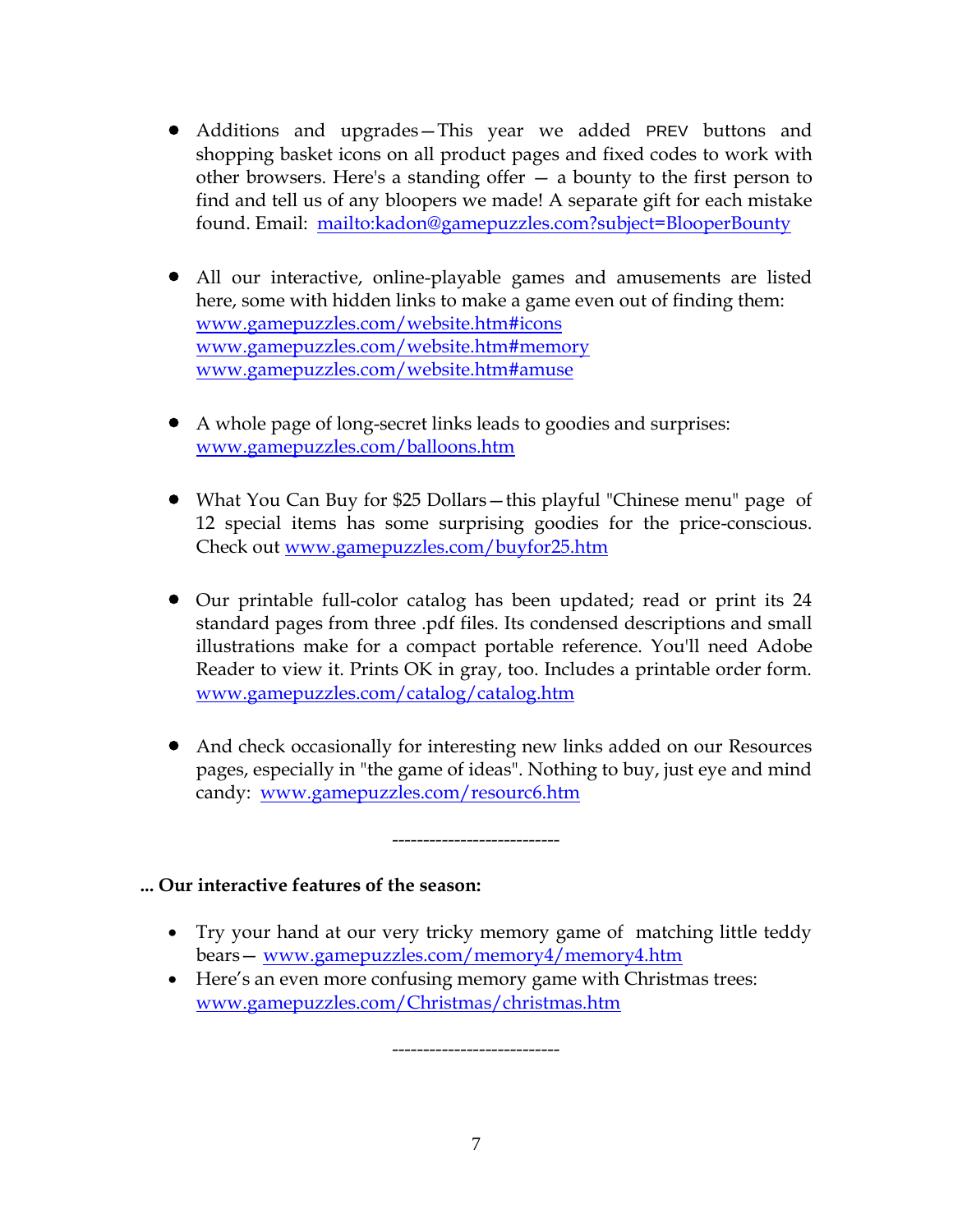## **... Our challenges open to the World (you may win a prize):**

- Arc Angles<sup> $M$ </sup> form one closed matched loop of all 25 tiles, with the minimum enclosed area... <www.gamepuzzles.com/pentuniv.htm#AA>
- Ten Yen<sup> $M$ </sup>—find new congruent shapes with all 3 colors... <www.gamepuzzles.com/polycub3.htm#Ten>
- The 25-Hole Challenge  $-$  fit thirteen Vee-21<sup> $\text{m}$ </sup> tiles (V-trominoes) rigidly into their tray with no slipping or sliding... <www.gamepuzzles.com/25holes.htm>
- The 7 Congruent Shapes problem  $-$  divide the 24 Hopscotch  $\mathbb{M}$  pieces to form 7 identical areas of 12 unit squares. A new shape wins you a prize: <www.gamepuzzles.com/hopscotch.htm>
- The Octo Clock arrange 8 numbers as a clock face to meet goals... <www.gamepuzzles.com/g8-clock.htm>
- The Mini-Quiz series we've published 8 so far, all still open. No one has fully solved Quiz No. 6. We are curious and curiouser... <www.gamepuzzles.com/quiz.htm>

\*\*\*\*\*\*\*\*

## **SPOTLIGHT**—**THOMAS ATKINSON**

Thomas G. Atkinson came on board on Labor Day, 2004, through a serendipitous meeting with Kate at the World Science Fiction Convention in Boston. Turns out he'd known of us and been buying our puzzles for at least 10 years.

From the first moment, he fit like a hand in a glove, and we wondered how we had managed all those years without him. He looks wonderful in costume at our Renaissance Festival booth, and his familiarity with our products quickly made him a fine teacher. His many talents involve him in every facet of our designing, wood and laser production, presentation and logistics.

And for good measure, in 2011 he dreamed up a brand-new polyform puzzle set that Kadon has now published by name of **Hopscotch.** See its full write-up here: [www.gamepuzzles.com/esspoly2.htm#HS](http://www.gamepuzzles.com/esspoly2.htm#HS)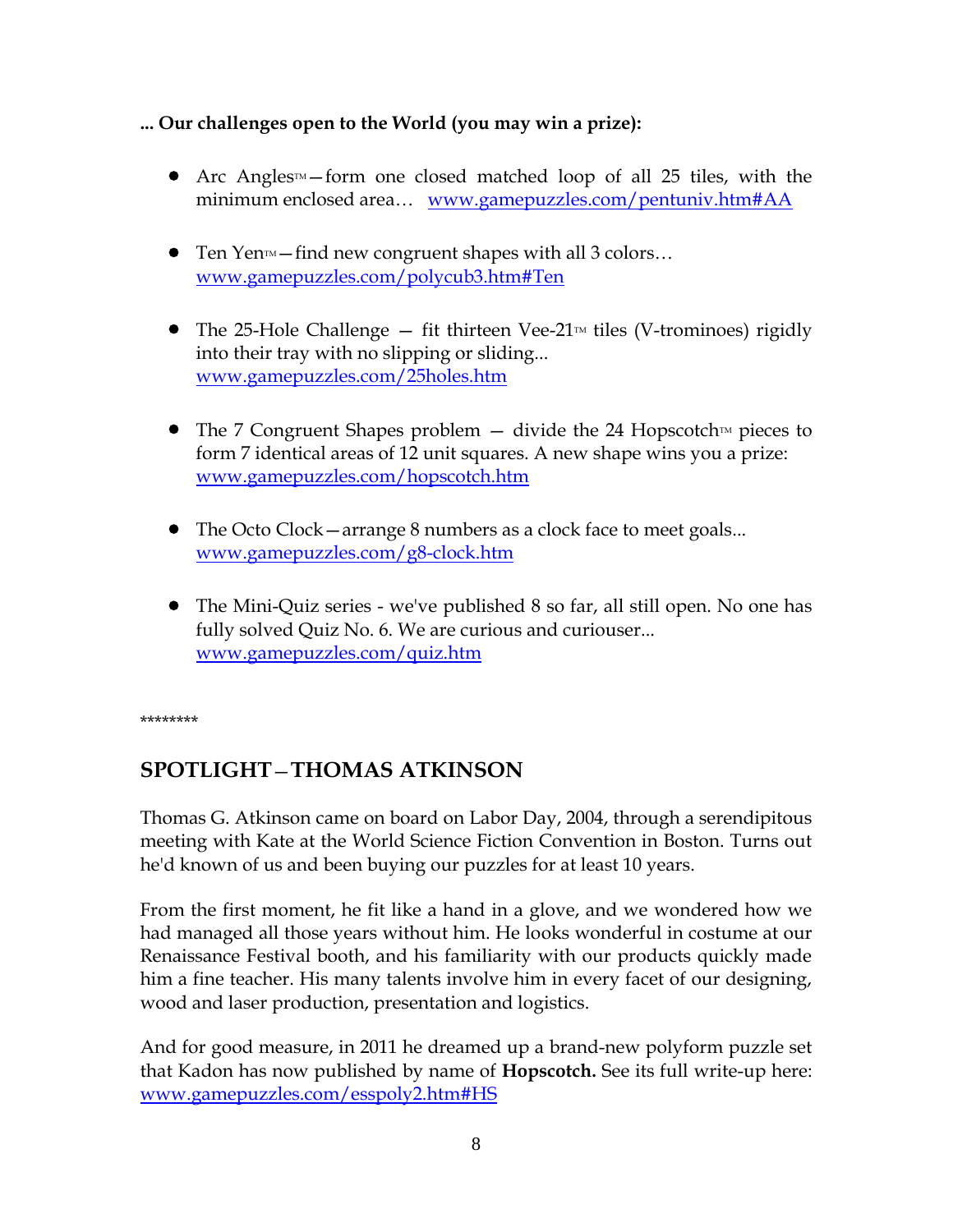Thomas has been making costumes since shortly after his birth (his "Baby With Bib and Carrots" was voted "Best Use of Roots and Tubers" at GerberCon '64). He attended his first Con in 1976 and has been a permanent fixture since. His costumes include "The Empire State Building," "Chernobyl Clean-Up Crew," "2010 Pajamas," "Winter's End (Potted Plant)," "Spaceman Spiff," "Lot's Wife," and a score of re-creation outfits, including Star Wars and Star Trek. His "Fridays at 10" group presentation at the Millennium PhilCon 2001 masquerade won best in show. Since 2007 he



has been Masquerade director at Shore Leave, Hunt Valley, Maryland.

Thomas is one of the world's greatest Star Wars fans. He started collecting Star Wars toys and memorabilia when the first movie came out in 1976, and he has not stopped since. His collection forms the basis of The Star Toys Museum, of which Thomas is Curator. In 2007, a portion of his collection was on exhibit for several months at the Geppi Museum in Baltimore. See a lot more about the Star Toys Museum here: [www.readersadvice.com/museum/museum.html](http://www.readersadvice.com/museum/museum.html)

Thomas's car is instantly recognizable by the Star Wars designs painted on it, and it participated in the Star Wars 2012 Celebration in Orlando, FL.

Thomas has a great affection for the classic tangrams puzzle and creates designs for book covers and costumes with the seven geometric pieces. He is also very fond of hamsters. The resident hamster has a habitat that ranges over several rooms and floors of the house.

Thomas lives at Meerkat Meade in Maryland with his spouse, writer Don Sakers.

\*\*\*\*\*\*\*

## **IN THE MEDIA**

**…We're on Facebook!** "Like" us at [www.facebook.com/gamepuzzles](http://www.facebook.com/gamepuzzles) and see our latest news and stories. Post comments, questions and answers.

------------------------

**… Top Puzzlers** — A webpage on the Grabarchuk puzzle family's Pinterest site is dedicated to the most renowned puzzle designers of the world, past and present. Kate is included — <http://pinterest.com/grabarchuk/top-puzzlers/>

------------------------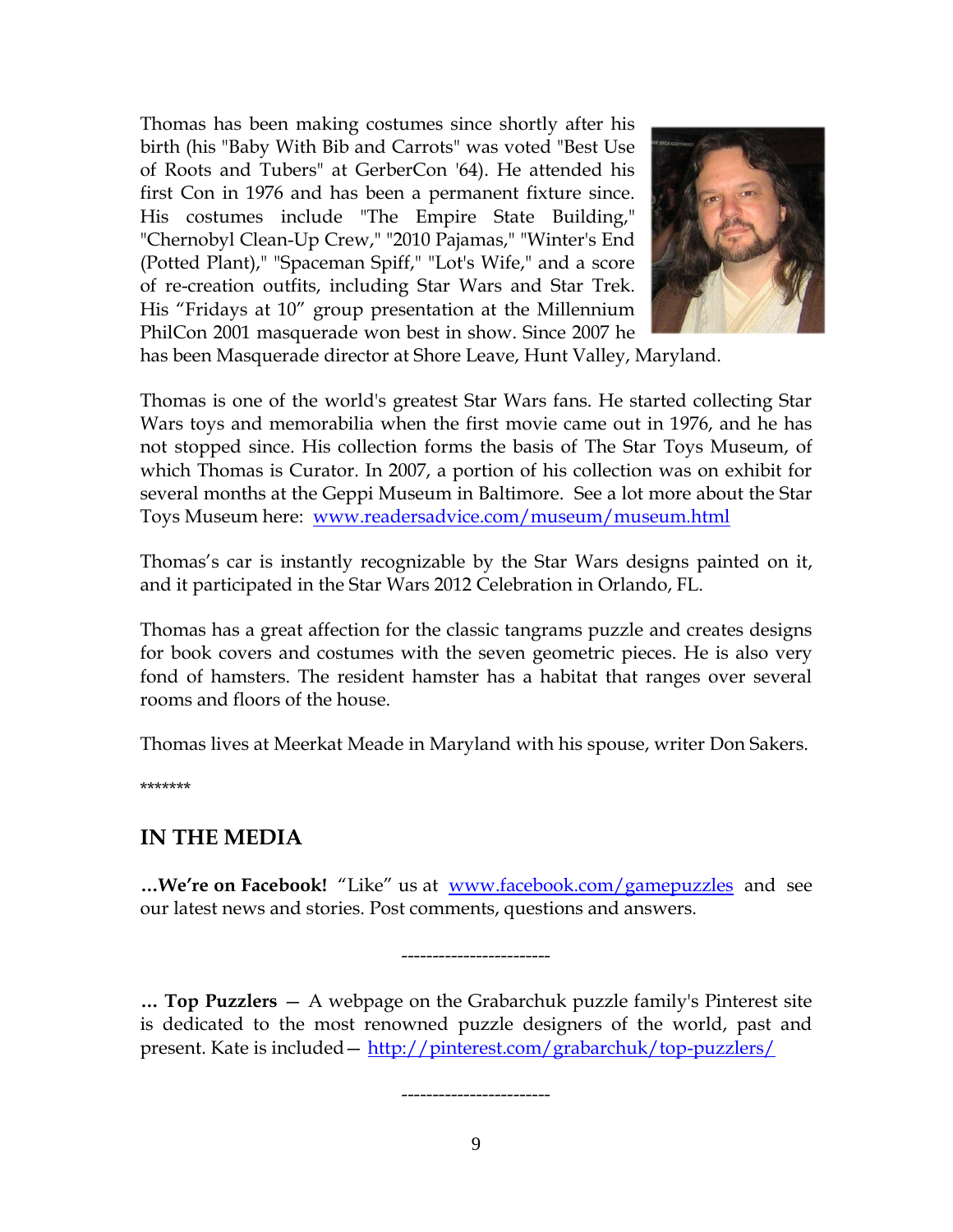**... The** *Games 100***, a thrilling honor!** *Games* Magazine's annual list of the 100 best games for 2013 includes our **Manoover Plus** in the abstract games category— [www.gamepuzzles.com/gamesmg3.htm#MVP](http://www.gamepuzzles.com/gamesmg3.htm#MVP)—and **Fractured Fives** among the puzzles—[www.gamepuzzles.com/gamesmg3.htm#F5](http://www.gamepuzzles.com/gamesmg3.htm#F5)—bringing to 50 our historical record of this honor since 1980.

-------------------------

**… Videos on YouTube** — Our friend and fellow polyomino lover, Donald Kern, has created four delightful and impressive videos showing the "complete" set (35 one-sided pieces) of pentacubes forming amazing and difficult solutions by Don. You'll want to see these more than once. The lively musical backgrounds are original compositions by one of our favorite pianists, Sergei Novikov.

- Regular 5x5x7 Block [www.youtube.com/watch?v=odnc60SBLnk&feature=relmfu](http://www.youtube.com/watch?v=odnc60SBLnk&feature=relmfu)
- Two-Sided Staircase [www.youtube.com/watch?v=LKPJLq358Ds&feature=relmfu](http://www.youtube.com/watch?v=LKPJLq358Ds&feature=relmfu)
- Jagged-Edge Block [www.youtube.com/watch?v=EKqi4E-k-TY&feature=relmfu](http://www.youtube.com/watch?v=EKqi4E-k-TY&feature=relmfu)
- Chichen Itza Pyramid [www.youtube.com/watch?v=2\\_5aZyAQJ90&feature=relmfu](http://www.youtube.com/watch?v=2_5aZyAQJ90&feature=relmfu)

------------------------

**… A Proteus**® **applet for mobile devices** — A Proteus fan, Paul Nord, put his genius to work creating an app for your mobile devices so you can play our **Proteus** meta-game against a fairly smart computer. Get it at the Apple store for under a dollar: <http://itunes.apple.com/us/app/michael-waitsmans-proteus/id525544204>

------------------------

**... Kate's Blogs and Social Media**

- Blogspot, [http://kates-takes.blogspot.com](http://kates-takes.blogspot.com/)
- Live Journal,<www.livejournal.com/users/puzzlelady/>
- Facebook,<www.facebook.com/puzzlelady>
- Twitter, <http://twitter.com/gamepuzzlelady>
- LinkedIn,<www.linkedin.com/in/puzzlelady>
- Flickr, [www.flickr.com/photos/puzzlelady/](http://www.flickr.com/photos/puzzlelady/)
- Meme Hunter, [www.memehunter.net](http://www.memehunter.net/)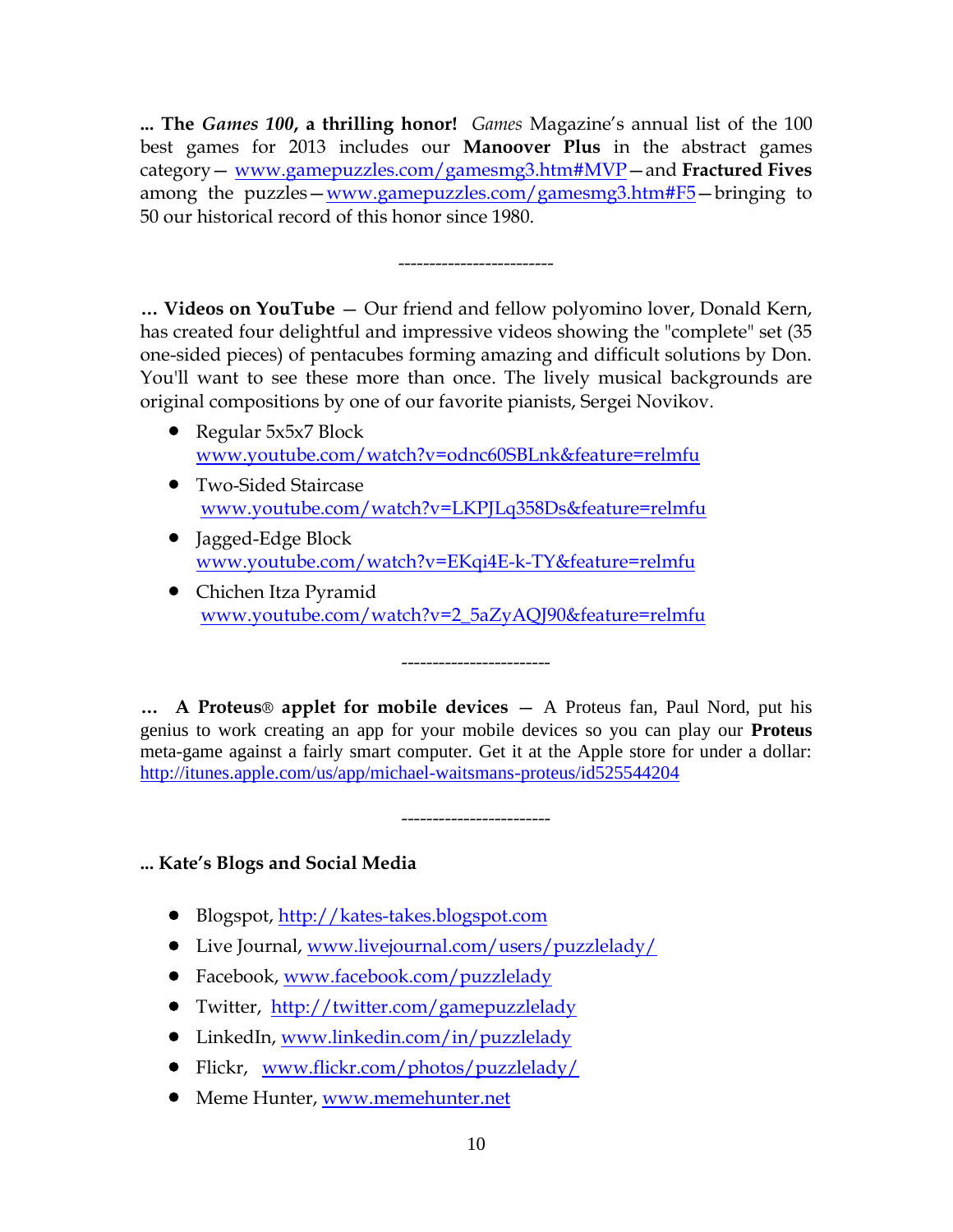## **GATHERINGS**

### **… The Tenth Gathering for Gardner** — March 2012, Atlanta

Fans of Martin Gardner gather every two years to celebrate their achievements in the fields of math, magic, science and philosophy that Martin Gardner's writings inspired over a 70-year career. Many of the dozens of presentations were on the theme of "10". Kate's 5-minute talk took the form of 10 couplets of iambic pentameter to encapsulate 10 stages of the cycles of infinity, in **Ten Powerful Thoughts Iambically Defined**— [www.gamepuzzles.com/g4g10pres.htm](http://www.gamepuzzles.com/g4g10pres.htm)  with a bit of humor and embedded references to Martin Gardner's work. The presentation was illustrated with ten of Kadon's puzzles having an aspect of 10, such as 10 pieces or 10x10 grids or 10-fold symmetry.

-----------------------

#### **... Double Festival of Project Renaissance,** May 2012, Maryland

At Project Renaissance's annual conference—[www.winwenger.com/df20.htm](http://www.winwenger.com/df20.htm) — Kate Jones spoke on "Minds of the Future", which traced the evolution of consciousness and projected a possible future. The colorful PowerPoint presentation, adapted from the Atlanta talk, was illustrated with puzzles [www.gamepuzzles.com/mindsofthefuture-DF2012.ppt](http://www.gamepuzzles.com/mindsofthefuture-DF2012.ppt) .

-----------------------

**... The Atlas Summit,** June 2012, Washington, DC

In June 2012, at the annual Atlas Summit of The Atlas Society [www.atlassociety.org](http://www.atlassociety.org/) — Kate gave a poetic presentation on "Singularity to Infinity" — [www.gamepuzzles.com/atlas2012.htm](http://www.gamepuzzles.com/atlas2012.htm) — which traced the cycles of existence from being to the evolution of consciousness to infinity, one of her favorite recurring themes customized for several venues. See also the PowerPoint version — [www.gamepuzzles.com/atlas2012.ppt](http://www.gamepuzzles.com/atlas2012.ppt) .

**… Celebration of Mind**—October 21, 2012

World-wide, Martin Gardner's fans and admirers organize events to honor his memory (October 21, 1914-May 22, 2010) on his birthday, celebrating this great

-----------------------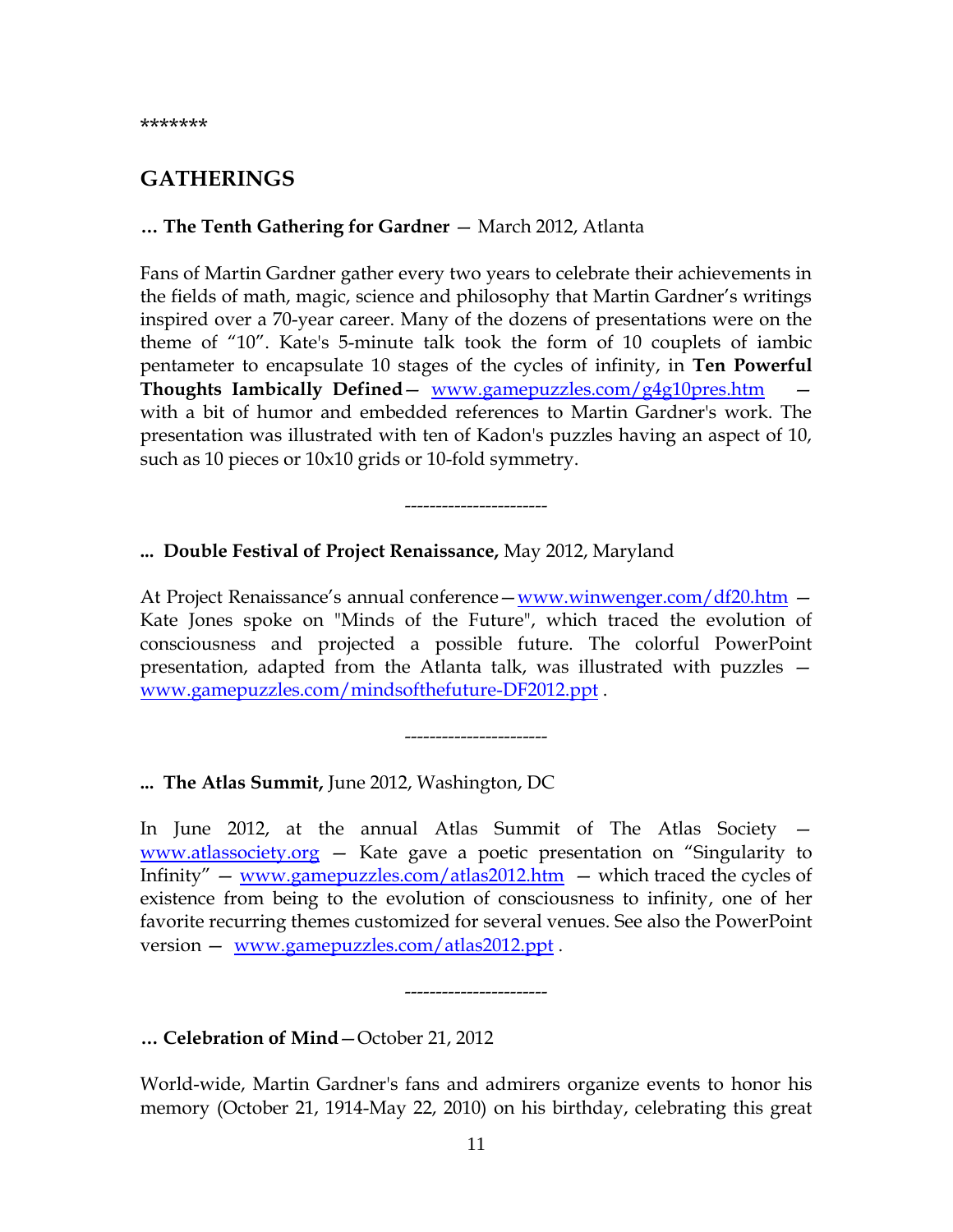writer's life of bringing math, magic, puzzles and reason to the world. This year his birthday coincided with the closing weekend of the Maryland Renaissance Festival, so we dedicated October 21, 2012, as a Celebration of Mind to Martin, whose writings directly inspired Kadon's work in recreational mathematics. This birthday tribute was just one of hundreds held around the globe. See details on [www.g4g-CoM.org](http://www.g4g-com.org/) and our reports at [www.g4g-com.org/2012-mg-com-blog/](http://www.g4g-com.org/2012-mg-com-blog/) and [www.gamepuzzles.com/rf2012gardnercom.pdf.](http://www.gamepuzzles.com/rf2012gardnercom.pdf) Kate's talk at the 2010 Celebration of Mind is here:<http://www.youtube.com/watch?v=tZZwc-Bj67Y>

-------------------------

#### **… International Puzzle Party,** August 2012, Washington, DC

The 32nd annual International Puzzle Party (by invitation only) was held in August 2012 in Washington, DC, area. For the puzzle exchange, Kate designed a Washington Monument puzzle made of 7 cubes inscribed with the letters L-I-B-E-R-T-Y, a kind of towering 3D Sudoku challenge plus wistful political statement—[www.gamepuzzles.com/libcubes.htm.](http://www.gamepuzzles.com/libcubes.htm) When solved so that all four vertical walls contain all 7 letter, a secret additional word can be found within the tower. For the Puzzle Party the next day, a mini-display of Kadon's prettiest and most difficult puzzles tempted attendees.

----------------------------

## **ON THE ROAD**

#### **… Midwest Tour, June 2012**

Kate Jones and Meshele Merchant tackled four big shows in a row—Cleveland, Pittsburgh, Minneapolis and Wayzata—and got the set-up and take-down of the display down to a fine art. Bravo, Meshele! It was fun meeting new people in new places and seeing how they took to our puzzles. And we were grateful for the existence of motels, gas stations, restaurants and highways that allow us to take our goodies where the people are.

-------------------------

#### **… Chicago Tribune/North Michigan Avenue Art Festival, July 2012**

This show set a new high-water (and high wind) mark for hazardous weather in which to attempt to set up tents and booths. Chicago's reputation as the Windy City outdid itself as the sudden storm blew out all stops, lifting booths off their footings, knocking them into each other like an eggbeater in whipped cream. Kate, soaked to the skin, held on with all her weight and strength to keep her partially assembled tent from shifting more than 4 feet. No damage here, but, oh,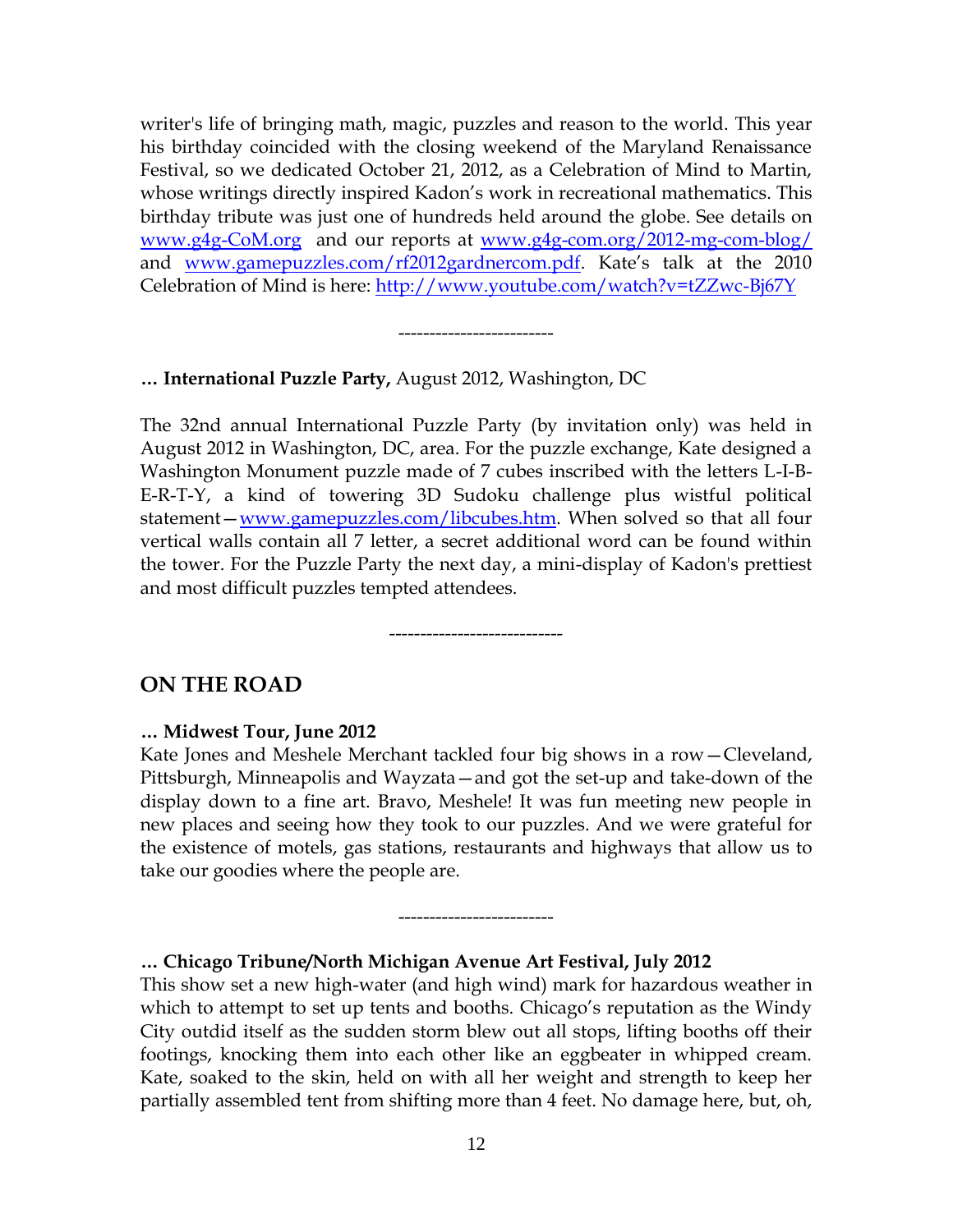the poor artists whose work blew down across the plaza, drenched in rain. Many a tent pole bent like straws, leaving crippled exhibits. It was heart-warming how artists pitched in to help each other, to collect, repair, resurrect once the storm subsided. Hardy folk, these outdoor artists. The show must go on! And one more for the memory books of disasters survived. We've done gale-force battles before, but this one outscored them all. Yet two hours later all was bliss, as though Nature's rampage had never happened, and the weekend was fine.

----------------------------

#### **… Amish Acres, Nappanee, IN, August 2012**

This 4-day show was having its Golden Anniversary in an idyllic setting on a farm around a picturesque pond. The Pletcher family's long experience has made this event a state-wide treasure. Set-up was easy, camping on the grounds was convenient, folks were friendly with lots of country folk art, so our exhibit looked a bit like an alien spaceship by comparison. Saturday night a storm was predicted, so many closed early and fortified their booths. We just made it to our van, snug behind a thick hedge, and then all hell broke loose. Tornadoes in the area just barely missed the show, but whole aisles were taken out, booths swept away. Ours held up well. Watched the storm raging from our sheltered nook, with lightning and thunder deafening us. Next day many artists packed up their broken goods and left, and the show went on with the survivors. Here are some photos: [www.gamepuzzles.com/amish2012.htm](http://www.gamepuzzles.com/amish2012.htm)

#### **... Maryland Renaissance Festival, August-October 2012**

The rainiest season in decades, including the hurricane that shut down most of the opening weekend, may have dented our income but not our spirits. Thanks and kudos to our great crew: Eileen Shaivitz, Arthur Blumberg, Richard Grainger, Thomas Atkinson, Steve Zeve, Rolinda Collinson, Dick Jones; and to our seasonal and standby squires: Seth Bonder, Elijah Allen, Eric Bare; and our lovely assistant, Meshele Merchant. Even the King and his entourage stopped by to play The Royal Game of the Goose. It was a hoot. Some photos are here: [www.gamepuzzles.com/renfest.htm.](www.gamepuzzles.com/renfest.htm)

----------------------------

**... Show Calendar**

From mid-January till end of April, Kate appears in art shows throughout Florida. The summer months find her in the Midwest. We post upcoming show dates for 2013 in our calendar as they are confirmed. If you're in the area, do stop by and say hello, and see our new stuff: [www.gamepuzzles.com/showlist.htm](http://www.gamepuzzles.com/showlist.htm)

-----------------------